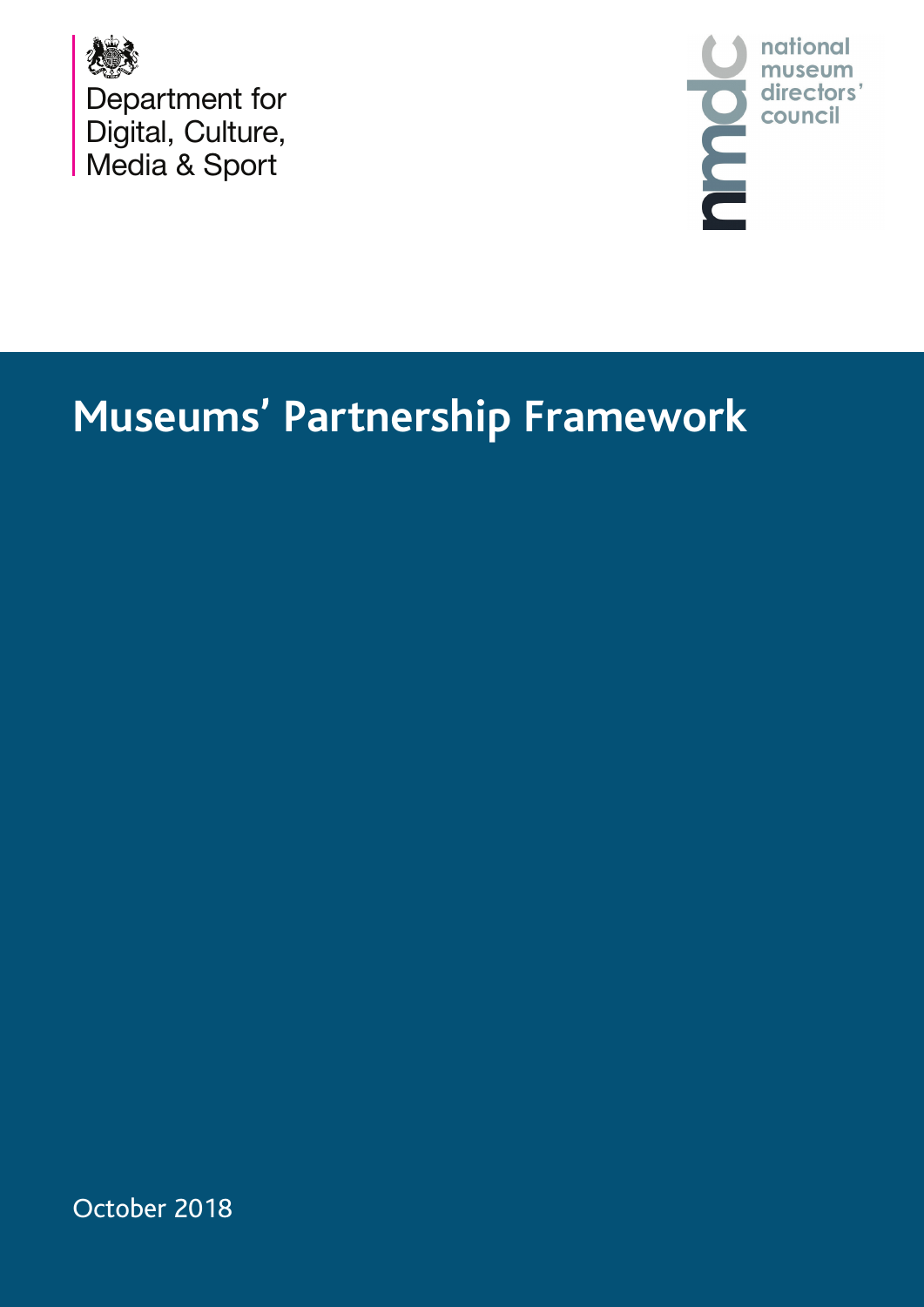We can also provide documents to meet the specific requirements for people with disabilities. Please email enquiriesmendozareview@culture.gov.uk

> Department for Digital, Culture, Media & Sport © Crown copyright 2018

You may re-use this information (excluding logos) free of charge in any format or medium, under the terms of the Open Government Licence. To view this licence, visit http://www.nationalarchives.gov.uk/doc/ open-government-licence/ or e-mail: psi@nationalarchives.gsi.gov.uk. Where we have identified any third party copyright information you will need to obtain permission from the copyright holders concerned.

> Any enquiries regarding this document should be sent to us at enquiriesmendozareview@culture.gov.uk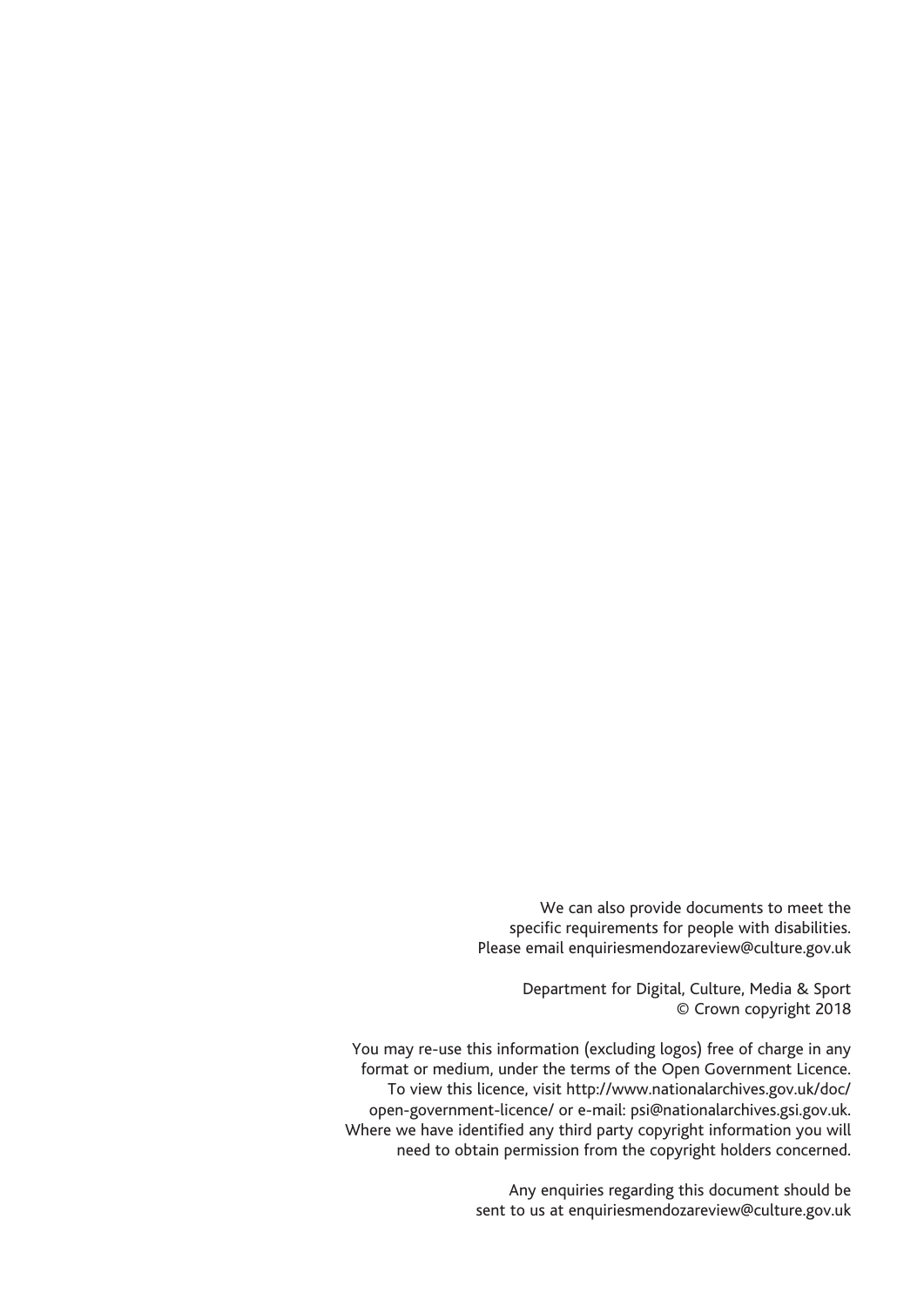## The Partnership Framework

## The **Mendoza Review: an independent review of Museums in England (2017)**

found that: "The national museums are committed to ensuring people across the country have access to their collections and, whilst there is room to extend this work, their current national footprint is not always understood. They are also committed to sharing expertise with non-national museums, and there are many examples of best practice, including long-term loans to historic houses, skill-sharing programmes, some Subject Specialist Networks, and spotlight loans and partnership galleries. However, the nationals do not share information on where they are working with other museums or what they are doing, so their overall impact across the country can appear inconsistent, or be underplayed."

The Review team recognised the excellent work already taking place, but suggested it should be more strategic to ensure audiences and museums outside London get what they need from nationals. As such, they made the following recommendation:

Recommendation 12: The nationals will, through the National Museum Directors' Council (NMDC), work with DCMS, ACE and HLF in building a new 'partnership framework' to extend their reach throughout England in a more strategic way. It is expected that this will be based on an assessment of museums' and audiences' needs, informed by existing activity. It will cover areas that include: collections management, learning, working with audiences, digital, international, and commercial. The partnership framework (including implementation plan) will be in place by September 2018 and will form part of the wider Action Plan set out in Recommendation 2, with oversight by DCMS.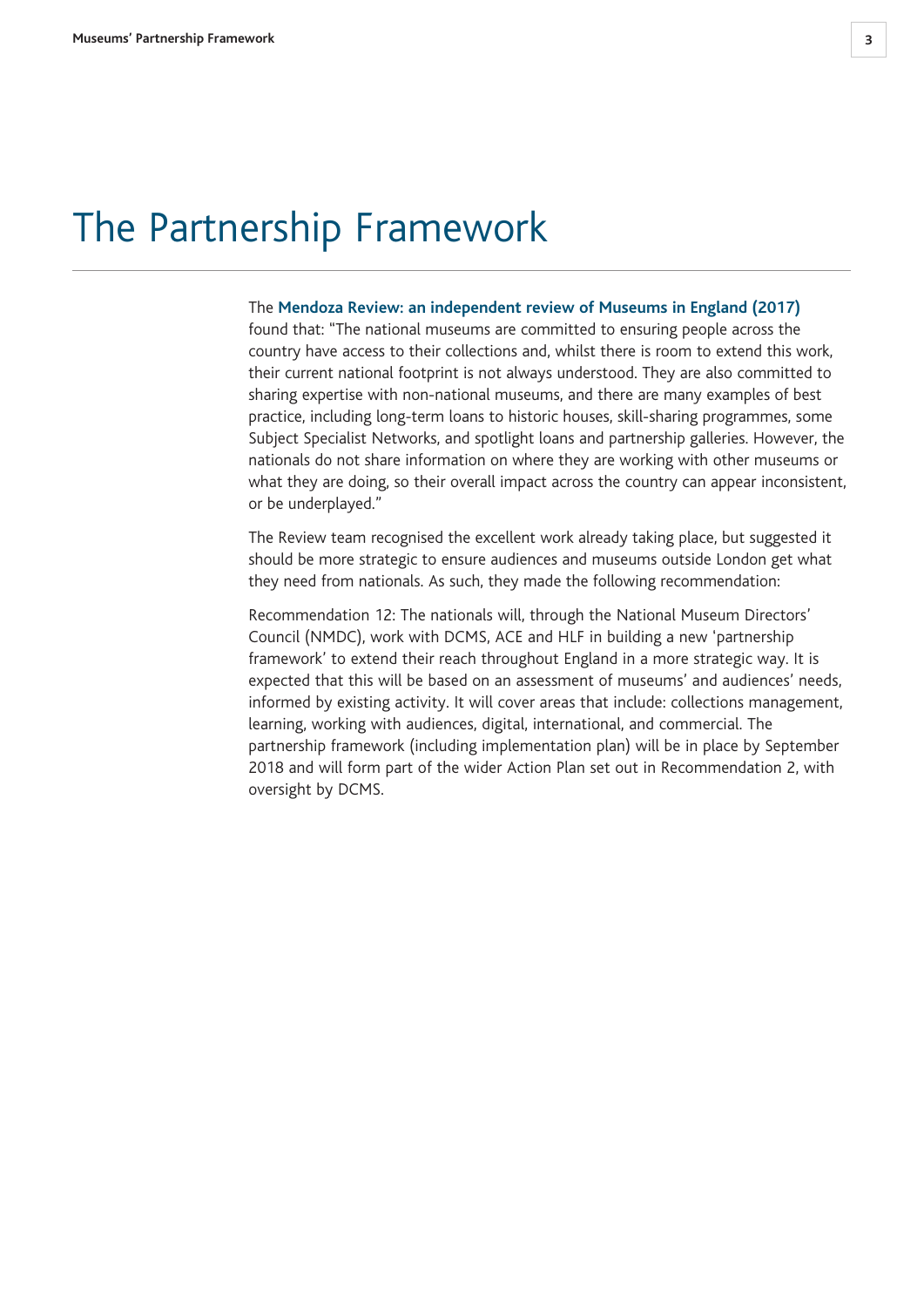## NMDC response: the Partnership Framework

National museums are committed to working with the wider sector to ensure that partnership working is more strategic and better communicated, and that evidence of impact and best practice is collected and shared more widely. NMDC has responded to the Mendoza Review recommendation by developing a Framework of 4 aims and 9 corresponding actions, some of which are to be delivered by national museums and others by Arts Council England (ACE) and the Department for Digital, Culture, Media and Sport (DCMS).

The Partnership Framework is an ongoing project, and the following implementation plan is a working document. We anticipate that the actions detailed here will continue to evolve through future interactions with colleagues across the sector. This iterative approach will enable us to develop the most practical and valuable responses to the needs of the museum sector and its audiences. The Mendoza Review highlighted and identified some of these needs, and subsequent evidence gathered through the Partnership Framework will further add to our understanding.

In the absence of additional funding to deliver the Partnership Framework, the aim is to find practical and low-cost solutions to identified needs. This may be in the form of, for example, extending existing networks or programmes, linking up activities where practical, or seeking external funding for new partnership projects.

Although the Mendoza Review only applies to England, NMDC recognises that the UK museum sector is one ecosystem and is therefore keen to reflect that partnership working extends beyond borders and to ensure that activities include museums from across the country.

National museums are also working to deliver recommendations from the **Strategic Review of DCMS-Sponsored Museums (2017)**, which was published alongside the Mendoza Review. Here the particular area of focus is on enabling a more consistent approach to lending and borrowing for the benefit of the whole museum sector.

By seeking input from non-national museums and engaging widely with colleagues across the museum sector, we aim to develop a Framework that will enable more strategic, collaborative and impactful partnership working for the benefit of museums and audiences across the UK.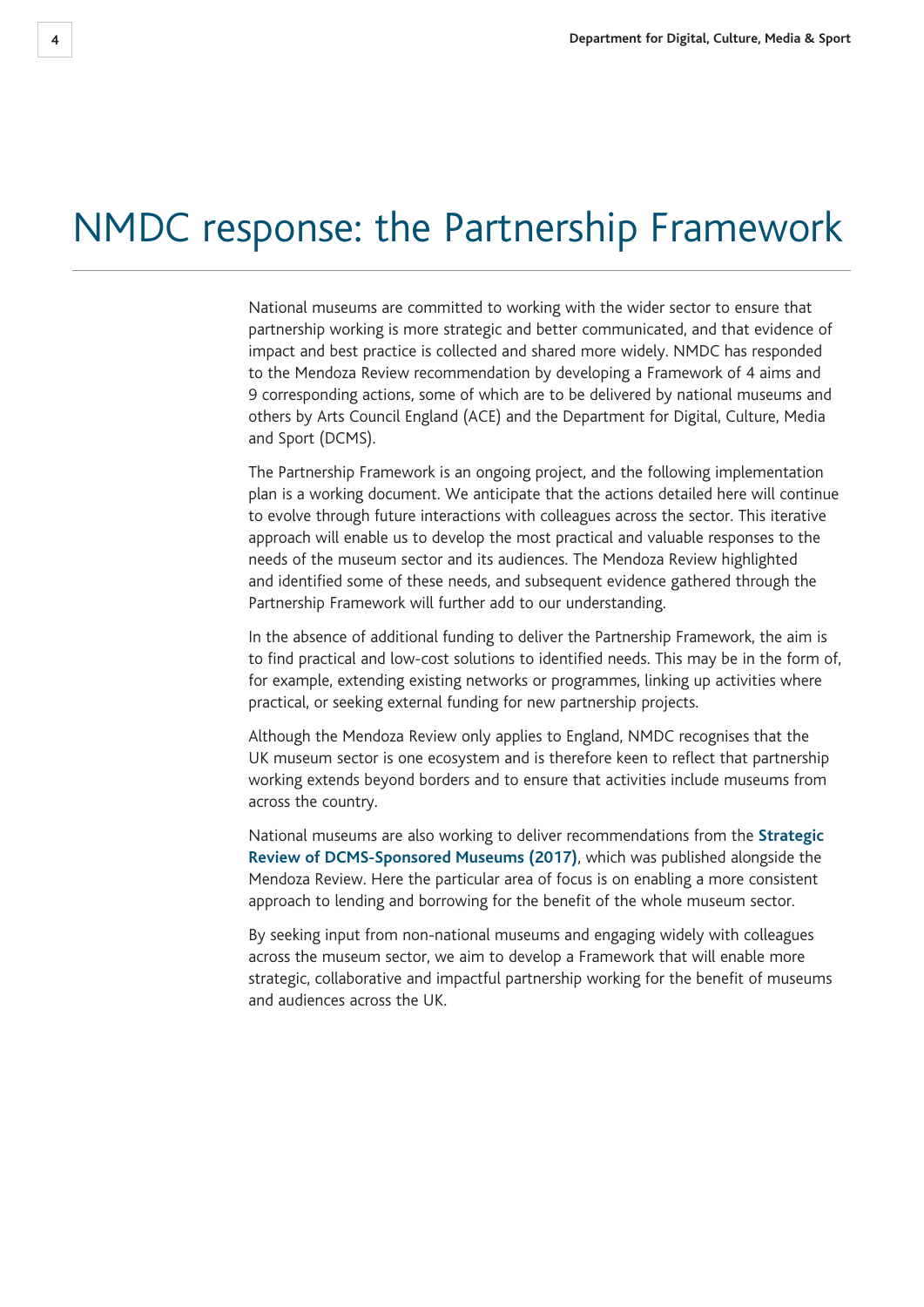| Aim                                                                                          | <b>Actions/outputs</b>                                                                                                                                                                                                                                                                                                                                                                                                                                                                                                                                                                                                                                                                                                                                                                      | <b>Responsibility</b> | <b>Timescale</b>                                                            | <b>Assessment</b>                                                                                                                                                                                                                       |
|----------------------------------------------------------------------------------------------|---------------------------------------------------------------------------------------------------------------------------------------------------------------------------------------------------------------------------------------------------------------------------------------------------------------------------------------------------------------------------------------------------------------------------------------------------------------------------------------------------------------------------------------------------------------------------------------------------------------------------------------------------------------------------------------------------------------------------------------------------------------------------------------------|-----------------------|-----------------------------------------------------------------------------|-----------------------------------------------------------------------------------------------------------------------------------------------------------------------------------------------------------------------------------------|
| 1. Develop a more strategic<br>approach to partnership<br>working across national<br>museums | 1. Tri-annual meetings of national museums' partnership leads to:<br>• Share information on current partnership activity<br>• Share evaluation of partnership work and lessons learnt<br>• Hear and discuss updates on regional need - ACE to input and/or attend<br>meetings as appropriate to share evidence<br>• Discuss potential individual and collective actions to address strategic<br>needs or gaps, which could include:<br>- Extending current networks or inviting new partners to join existing<br>projects and programmes<br>- Revising content, locations or scope of individual museums' current or<br>future partnership programmes<br>- Developing ideas for new joint partnership projects<br>- Identifying potential funding sources for further partnership activity. | <b>NMDC</b>           | Tri-annually<br>from Autumn<br>2018                                         | Post-meeting<br>updates to<br>DCMS for<br>ongoing<br>assessment<br>of changes<br>to practice<br>and delivery<br>on Mendoza<br>priorities.<br>First report<br>to DCMS in<br>March 2019 on<br>priorities and<br>proposals for<br>2019/20. |
|                                                                                              | 2. Nominated NMDC member director to act as partnerships champion:<br>Diane Lees (Director General of Imperial War Museums) to lead for first<br>year, with reassessment in Sept 2019. Responsibilities to include:<br>• Chairing a meeting of DCMS, ACE, NMDC and nationals' partnership leads<br>to finalise Framework (summer 2018)<br>• Bi-annual catch-ups with DCMS, ACE and NMDC reps to discuss progress<br>and agree priorities<br>• Updating NMDC members at tri-annual NMDC meetings<br>• Reporting to DCMS Ministers via annual meeting.                                                                                                                                                                                                                                        | <b>NMDC</b>           | Summer 2018<br>Bi-annually<br>Tri-annually<br>Annually, from<br>Spring 2019 | Annual meeting<br>to report<br>progress and<br>priorities to<br>Minister from<br>Spring 2019.                                                                                                                                           |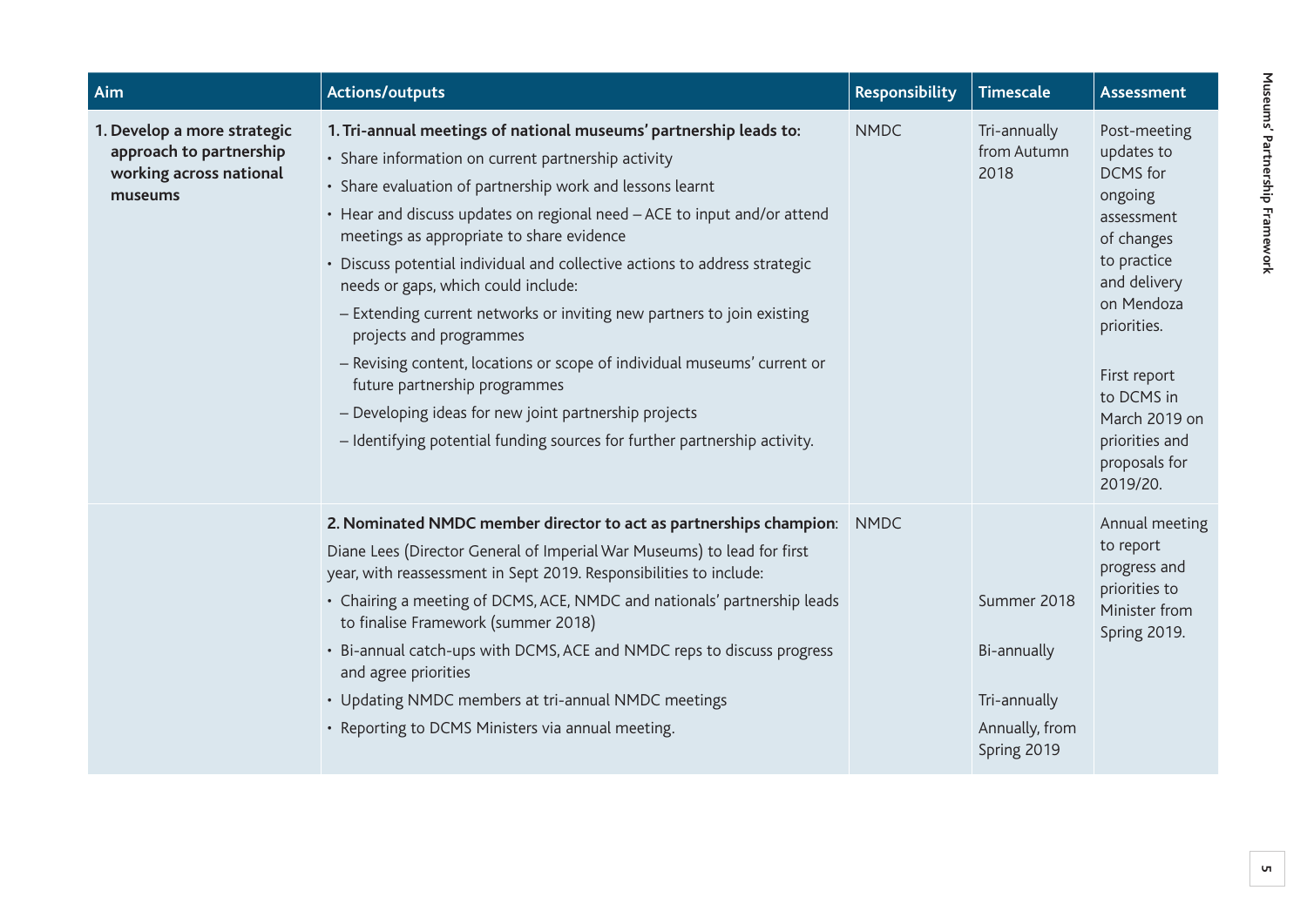| Aim                                                                      | <b>Actions/outputs</b>                                                                                                                                                                                                                                                                                                                                                                                                                                                                                                                                                                                                                                                                                                                                                                                                                                                                       | <b>Responsibility</b> | <b>Timescale</b>                                                                                                  | <b>Assessment</b>                                       |
|--------------------------------------------------------------------------|----------------------------------------------------------------------------------------------------------------------------------------------------------------------------------------------------------------------------------------------------------------------------------------------------------------------------------------------------------------------------------------------------------------------------------------------------------------------------------------------------------------------------------------------------------------------------------------------------------------------------------------------------------------------------------------------------------------------------------------------------------------------------------------------------------------------------------------------------------------------------------------------|-----------------------|-------------------------------------------------------------------------------------------------------------------|---------------------------------------------------------|
|                                                                          | 3. Collating and sharing evidence of regional need:<br>• ACE to collate information via regional Relationship Managers, Museum<br>Development and National Portfolio Organisations on the needs of<br>regional museums and audiences, coldspots and priorities for partnership<br>working<br>• ACE to seek input from sector bodies and Sector Support Organisations<br>(SSOs)<br>• ACE equivalents in Northern Ireland, Scotland and Wales will be invited to<br>share similar evidence.                                                                                                                                                                                                                                                                                                                                                                                                    | ACE/NMDC              | Ongoing from<br>summer 2018<br>- first report<br>presented<br>at the first<br>national<br>partnerships<br>meeting | Regular updates<br>to inform<br>tri-annual<br>meetings. |
| 2. Share information and<br>best practice on<br>partnerships more widely | 4. Annual professional exchange event to:<br>· Share and promote best practice - including project case studies,<br>evaluation/lessons learned, skills sharing etc<br>• Share updates and information on sector networks, partnership<br>programmes, training and funding opportunities<br>• Respond to regional or thematic needs as identified via ACE and others<br>across the sector<br>· Enable networking - invitees to include:<br>- Reps from across the UK sector including national (DCMS, devolved and<br>MoD), regional, local authority, university, independent museums<br>- Sector support bodies including SSOs, SSNs, MDOs, ACE and UK<br>equivalents<br>- Relevant sector organisations, stakeholders and funders e.g. MA, AIM,<br>UMG, HLF, Art Fund, English Heritage, National Trust.<br>• NMDC to fund and organise with input from ACE and other sector<br>colleagues | NMDC/ACE              | Annually                                                                                                          | Evaluation of<br>conference from<br>participants.       |
|                                                                          | 5. Investigate potential options to share expertise and best practice<br>in non-collections areas (i.e. those are not usually part of national<br>partnership programmes e.g. commercial or international).<br>• Including identifying where mechanisms already exist and signposting                                                                                                                                                                                                                                                                                                                                                                                                                                                                                                                                                                                                        | NMDC/ACE              | March, then<br>ongoing                                                                                            | Part of regular<br>updates to<br>DCMS.                  |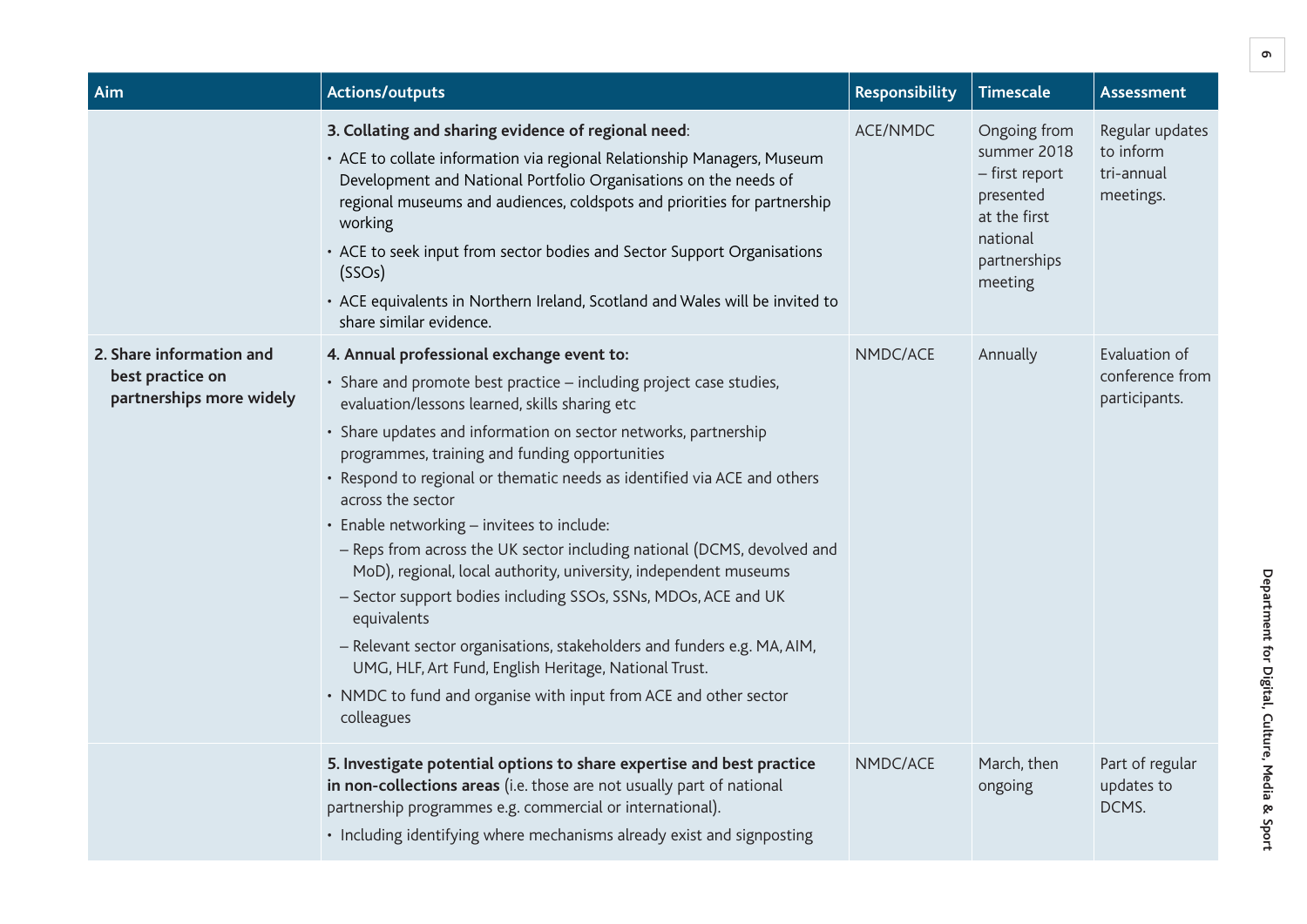| Aim                                                                                                          | <b>Actions/outputs</b>                                                                                                                                                                                                                                                                                                                                                   | Responsibility | <b>Timescale</b>                         | <b>Assessment</b>                                                                                                                             |
|--------------------------------------------------------------------------------------------------------------|--------------------------------------------------------------------------------------------------------------------------------------------------------------------------------------------------------------------------------------------------------------------------------------------------------------------------------------------------------------------------|----------------|------------------------------------------|-----------------------------------------------------------------------------------------------------------------------------------------------|
| 3. Collect and share better<br>data and evidence of<br>impact of partnership<br>activity                     | 6. Annual data collection from national museums:<br>• To capture the full range of museum-to-museum partnership activity in<br>three broad categories:<br>- Sharing collections<br>- Sharing expertise<br>- Impacts on audiences.<br>• National Museums in Northern Ireland, Scotland and Wales to be invited<br>to participate in data collection for a UK-wide picture | <b>DCMS</b>    | Autumn 2018<br>then May/June<br>annually | Review impact<br>following<br>publication of<br>the first report<br>(see below), and<br>review scope of<br>data for possible<br>improvements. |
|                                                                                                              | 7. Annual report on national museums' partnership activity:<br>• Based on annual data collection exercise.                                                                                                                                                                                                                                                               | <b>DCMS</b>    | Annually from<br>Spring 2019             |                                                                                                                                               |
|                                                                                                              | 8. Investigate possible options for a digital tool to share information,<br>as part of the Museums Action Plan.                                                                                                                                                                                                                                                          | <b>DCMS</b>    | Spring 2019                              | Monitor use and<br>effectiveness<br>with target<br>audience                                                                                   |
| 4. Enable more effective,<br>strategic and frequent<br>loans across the UK<br><i>(from Strategic Review)</i> | 9. New NMDC guidelines for lending to promote best practice across the<br>sector.                                                                                                                                                                                                                                                                                        | <b>NMDC</b>    | Autumn 2018                              | Evaluation of<br>impact one year<br>after publication                                                                                         |